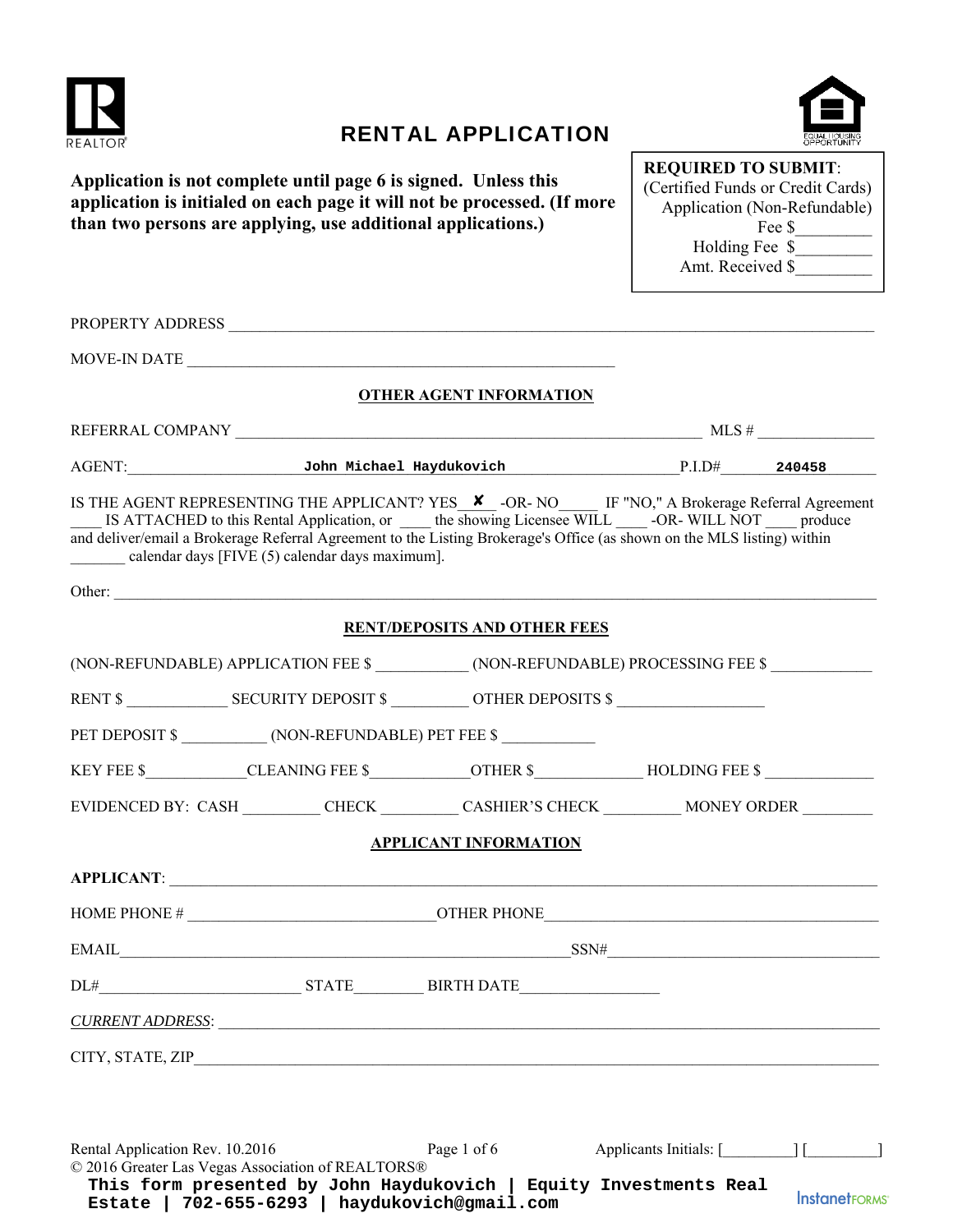|                                                                                                |                                      |                                                                                                                                                                                                                                                                                                         | PRIOR STREET ADDRESS: And the contract of the contract of the contract of the contract of the contract of the contract of the contract of the contract of the contract of the contract of the contract of the contract of the |                      |
|------------------------------------------------------------------------------------------------|--------------------------------------|---------------------------------------------------------------------------------------------------------------------------------------------------------------------------------------------------------------------------------------------------------------------------------------------------------|-------------------------------------------------------------------------------------------------------------------------------------------------------------------------------------------------------------------------------|----------------------|
|                                                                                                |                                      |                                                                                                                                                                                                                                                                                                         |                                                                                                                                                                                                                               |                      |
|                                                                                                |                                      |                                                                                                                                                                                                                                                                                                         |                                                                                                                                                                                                                               |                      |
|                                                                                                |                                      |                                                                                                                                                                                                                                                                                                         |                                                                                                                                                                                                                               |                      |
| HOW LONG? (PLEASE CHECK ONE) OWNED OR RENT                                                     |                                      |                                                                                                                                                                                                                                                                                                         |                                                                                                                                                                                                                               |                      |
|                                                                                                |                                      |                                                                                                                                                                                                                                                                                                         |                                                                                                                                                                                                                               |                      |
|                                                                                                |                                      |                                                                                                                                                                                                                                                                                                         | <u>CURRENT EMPLOYER:</u>                                                                                                                                                                                                      |                      |
|                                                                                                |                                      |                                                                                                                                                                                                                                                                                                         |                                                                                                                                                                                                                               |                      |
|                                                                                                |                                      |                                                                                                                                                                                                                                                                                                         |                                                                                                                                                                                                                               |                      |
|                                                                                                |                                      |                                                                                                                                                                                                                                                                                                         |                                                                                                                                                                                                                               |                      |
|                                                                                                |                                      |                                                                                                                                                                                                                                                                                                         | PHONE $\#$ FAX $\#$                                                                                                                                                                                                           |                      |
|                                                                                                |                                      |                                                                                                                                                                                                                                                                                                         |                                                                                                                                                                                                                               |                      |
|                                                                                                |                                      |                                                                                                                                                                                                                                                                                                         |                                                                                                                                                                                                                               |                      |
|                                                                                                |                                      |                                                                                                                                                                                                                                                                                                         |                                                                                                                                                                                                                               |                      |
|                                                                                                |                                      |                                                                                                                                                                                                                                                                                                         |                                                                                                                                                                                                                               |                      |
|                                                                                                |                                      |                                                                                                                                                                                                                                                                                                         |                                                                                                                                                                                                                               |                      |
|                                                                                                |                                      |                                                                                                                                                                                                                                                                                                         |                                                                                                                                                                                                                               |                      |
|                                                                                                |                                      |                                                                                                                                                                                                                                                                                                         |                                                                                                                                                                                                                               |                      |
| <b>PERSONAL REFERENCES:</b>                                                                    |                                      |                                                                                                                                                                                                                                                                                                         |                                                                                                                                                                                                                               |                      |
| 1.                                                                                             |                                      |                                                                                                                                                                                                                                                                                                         | NAME $\_\_$                                                                                                                                                                                                                   |                      |
|                                                                                                |                                      | $EMAIL$ $EMAIL$ $EMAIL$ $EMAIL$ $EMAIL$ $EMAIL$ $EMAIL$ $EMAIL$ $EMAIL$ $EMAIL$ $EMAIL$ $EMAIL$ $EMAIL$ $EMAIL$ $EMAIL$ $EMAIL$ $EMAIL$ $EMAIL$ $EMAIL$ $EMAIL$ $EMAIL$ $EMAIL$ $EMAIL$ $EMAIL$ $EMAIL$ $EMAIL$ $EMAIL$ $EMAIL$ $EMAIL$ $EMAIL$ $EMAIL$ $EMAIL$ $EMAIL$ $EMAIL$ $EMAIL$ $EMAIL$ $EMAIL$ |                                                                                                                                                                                                                               |                      |
|                                                                                                |                                      |                                                                                                                                                                                                                                                                                                         |                                                                                                                                                                                                                               |                      |
|                                                                                                |                                      |                                                                                                                                                                                                                                                                                                         |                                                                                                                                                                                                                               |                      |
| Rental Application Rev. 10.2016<br>© 2016 Greater Las Vegas Association of REALTORS®<br>Estate | 702-655-6293   haydukovich@gmail.com | Page $2$ of $6$                                                                                                                                                                                                                                                                                         | Applicants Initials: [ [ ] [ ]<br>This form presented by John Haydukovich   Equity Investments Real                                                                                                                           | <b>InstanetFORMS</b> |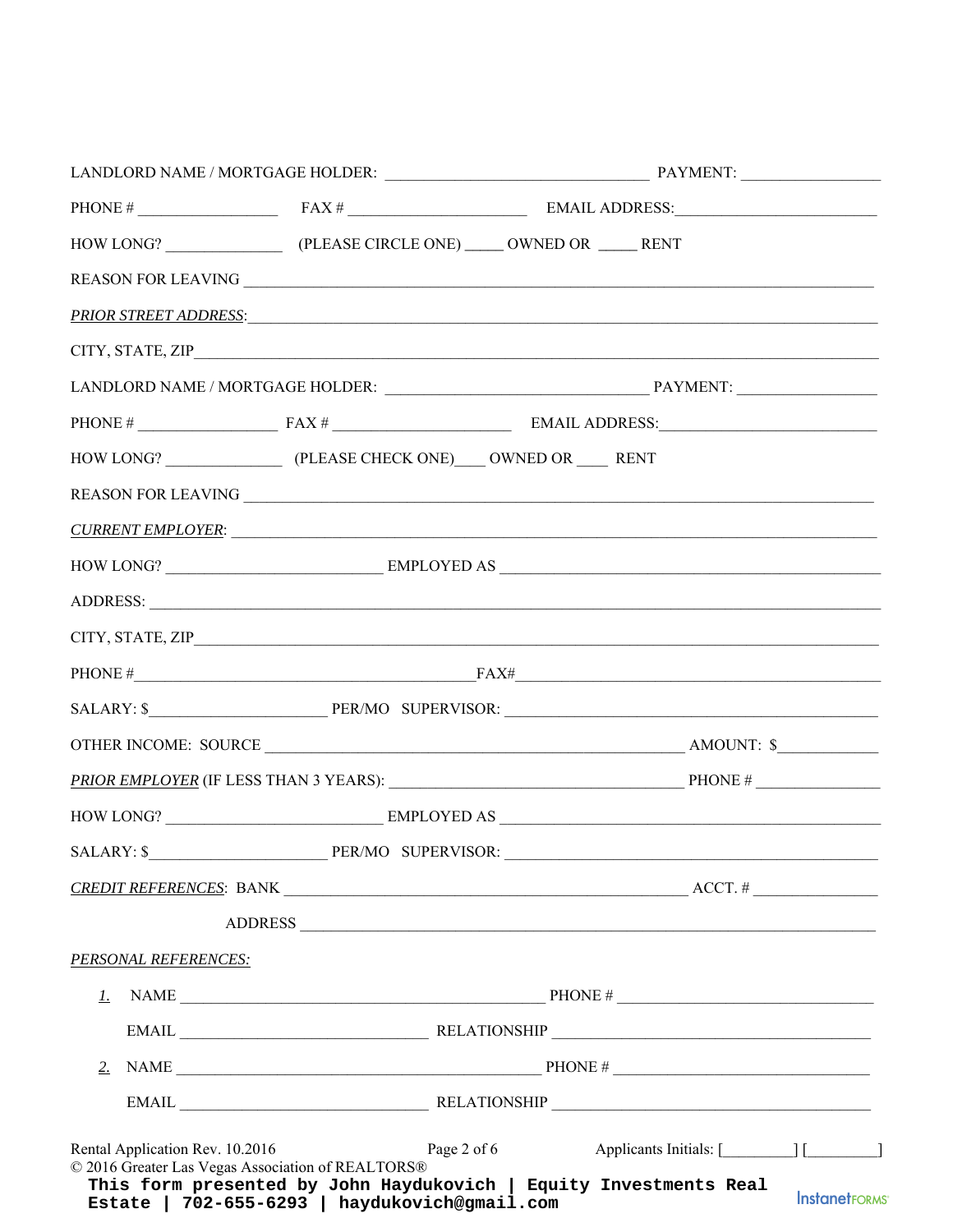## **CO-APPLICANT INFORMATION**

|                                                                                      | $\text{EMAIL} \underline{\hspace{2cm}} \text{SSN}\# \underline{\hspace{2cm}} \underline{\hspace{2cm}} \text{SSN}\# \underline{\hspace{2cm}}$ |  |                             |                      |
|--------------------------------------------------------------------------------------|----------------------------------------------------------------------------------------------------------------------------------------------|--|-----------------------------|----------------------|
|                                                                                      |                                                                                                                                              |  |                             |                      |
|                                                                                      | <u>CURRENT ADDRESS:</u>                                                                                                                      |  |                             |                      |
|                                                                                      |                                                                                                                                              |  |                             |                      |
|                                                                                      |                                                                                                                                              |  |                             |                      |
|                                                                                      |                                                                                                                                              |  |                             |                      |
|                                                                                      |                                                                                                                                              |  |                             |                      |
|                                                                                      |                                                                                                                                              |  |                             |                      |
|                                                                                      | PRIOR STREET ADDRESS:                                                                                                                        |  |                             |                      |
|                                                                                      |                                                                                                                                              |  |                             |                      |
|                                                                                      |                                                                                                                                              |  |                             |                      |
|                                                                                      |                                                                                                                                              |  |                             |                      |
|                                                                                      |                                                                                                                                              |  |                             |                      |
|                                                                                      |                                                                                                                                              |  |                             |                      |
|                                                                                      | <u>CURRENT EMPLOYER:</u>                                                                                                                     |  |                             |                      |
|                                                                                      |                                                                                                                                              |  |                             |                      |
|                                                                                      | ADDRESS:                                                                                                                                     |  |                             |                      |
| CITY, STATE, ZIP                                                                     |                                                                                                                                              |  |                             |                      |
|                                                                                      | PHONE $#$ $FAX#$ $FAX#$                                                                                                                      |  |                             |                      |
|                                                                                      |                                                                                                                                              |  |                             |                      |
|                                                                                      |                                                                                                                                              |  |                             |                      |
|                                                                                      |                                                                                                                                              |  |                             |                      |
|                                                                                      |                                                                                                                                              |  |                             |                      |
|                                                                                      |                                                                                                                                              |  |                             |                      |
|                                                                                      |                                                                                                                                              |  |                             |                      |
| Rental Application Rev. 10.2016<br>© 2016 Greater Las Vegas Association of REALTORS® | Page 3 of 6<br>This form presented by John Haydukovich   Equity Investments Real<br>Estate   702-655-6293   haydukovich@gmail.com            |  | Applicants Initials: [1999] | <b>InstanetFORMS</b> |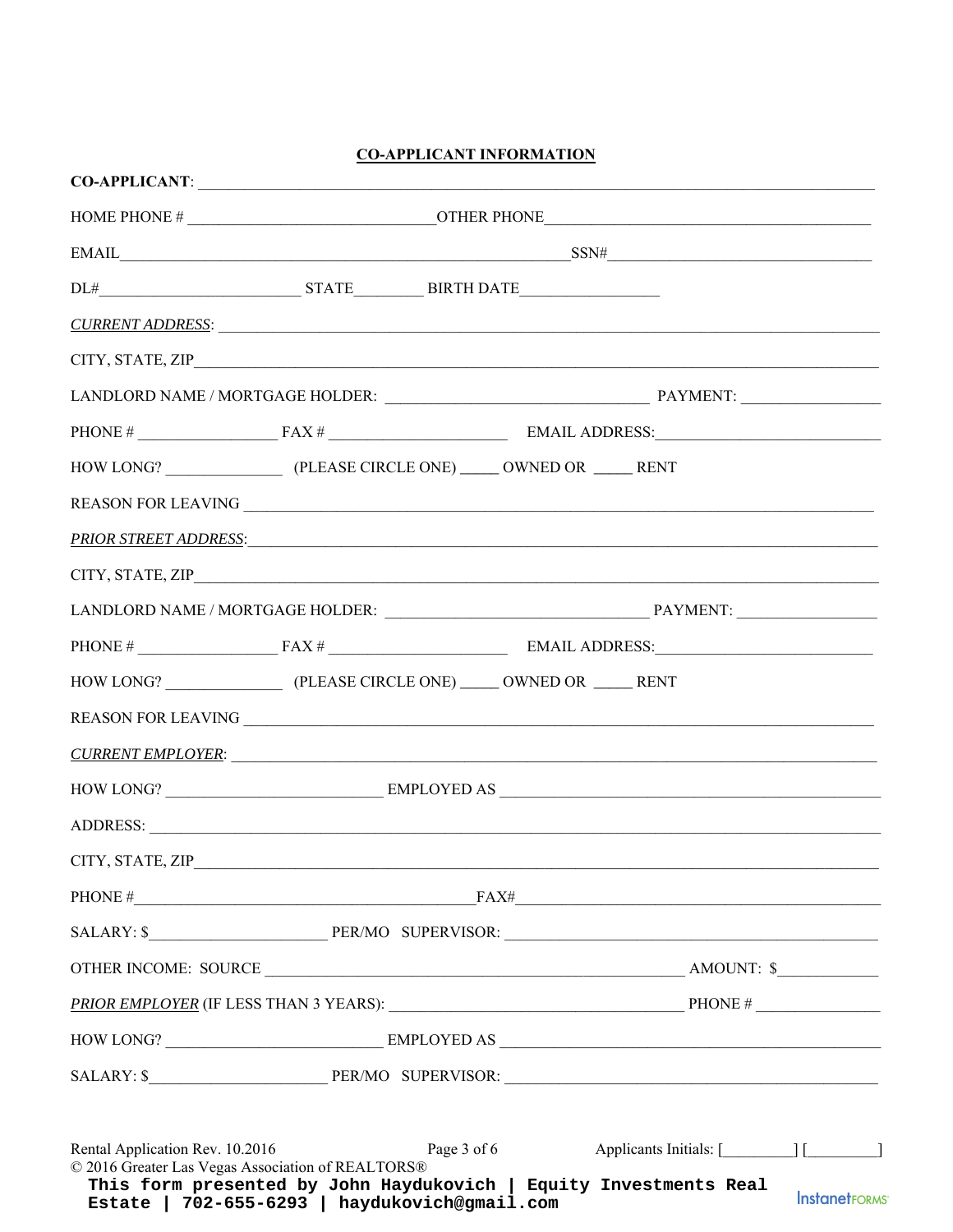|                                 |                                                                                                                        |                                 | $ACCT.$ #            |  |       |
|---------------------------------|------------------------------------------------------------------------------------------------------------------------|---------------------------------|----------------------|--|-------|
|                                 |                                                                                                                        |                                 |                      |  |       |
| <b>PERSONAL REFERENCES:</b>     |                                                                                                                        |                                 |                      |  |       |
|                                 |                                                                                                                        |                                 |                      |  |       |
|                                 |                                                                                                                        |                                 |                      |  |       |
|                                 |                                                                                                                        | 2. NAME $\qquad \qquad$ PHONE # |                      |  |       |
|                                 |                                                                                                                        |                                 |                      |  |       |
|                                 |                                                                                                                        | <b>VEHICLE INFORMATION</b>      |                      |  |       |
| <b>AUTOMOBILES:</b>             |                                                                                                                        |                                 |                      |  |       |
|                                 |                                                                                                                        |                                 |                      |  |       |
|                                 |                                                                                                                        |                                 |                      |  |       |
|                                 |                                                                                                                        |                                 |                      |  | COLOR |
|                                 |                                                                                                                        |                                 |                      |  |       |
|                                 |                                                                                                                        | <b>PETS</b>                     |                      |  |       |
|                                 | PETS? (Y/N) ____________ HOW MANY? Cats _________                                                                      |                                 | Dogs<br>Breed: Other |  |       |
|                                 | IF YES, PLEASE COMPLETE THE PET APPLICATION AND SUBMIT IT WITH THE RENTAL APPLICATION.                                 |                                 |                      |  |       |
|                                 |                                                                                                                        |                                 |                      |  |       |
| Rental Application Rev. 10.2016 | © 2016 Greater Las Vegas Association of REALTORS®<br>This form presented by John Haydukovich   Equity Investments Real | Page 4 of 6                     |                      |  |       |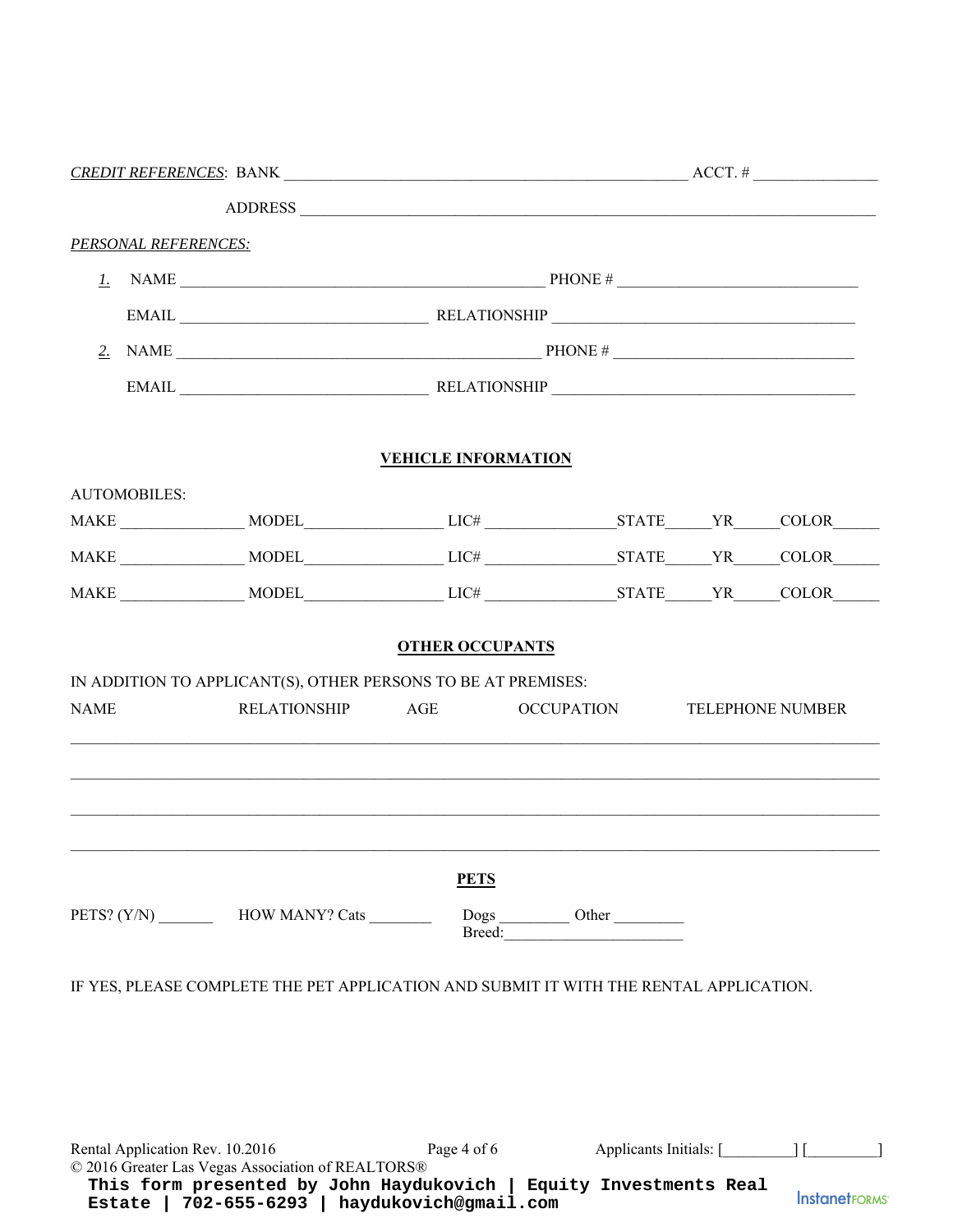## **OTHER INFORMATION**

| HAS ANY APPLICANT EVER FILED BANKRUPTCY? ____________GIVE DETAILS _______________                                       |                          |  |
|-------------------------------------------------------------------------------------------------------------------------|--------------------------|--|
| <u> 1999 - 1999 - 1999 - 1999 - 1999 - 1999 - 1999 - 1999 - 1999 - 1999 - 1999 - 1999 - 1999 - 1999 - 1999 - 1999 -</u> |                          |  |
| HAS ANY APPLICANT EVER WILLFULLY REFUSED TO PAY RENT WHEN DUE? ___________ EXPLAIN ________                             |                          |  |
| HOW LONG DOES APPLICANT PLAN TO LIVE HERE?                                                                              |                          |  |
| DOES APPLICANT PLAN TO USE LIQUID FILLED FURNITURE? TYPE                                                                |                          |  |
| <u> 1989 - Johann Stoff, amerikansk politiker (d. 1989)</u><br>DOES ANYONE IN THE HOUSEHOLD SMOKE? Y/N                  |                          |  |
|                                                                                                                         | <b>EMERGENCY CONTACT</b> |  |
|                                                                                                                         |                          |  |
|                                                                                                                         |                          |  |
| CO-APPLICANT IN CASE OF EMERGENCY, PERSON TO NOTIFY: ____________________________                                       |                          |  |
| $RELATIONSHIP: \n$                                                                                                      |                          |  |

Rental Application Rev. 10.2016 Page 5 of 6 Applicants Initials: [\_\_\_\_\_\_\_\_] [\_\_\_\_\_\_\_\_\_\_] © 2016 Greater Las Vegas Association of REALTORS® **This form presented by John Haydukovich | Equity Investments Real InstanetFORMS Estate | 702-655-6293 | haydukovich@gmail.com**